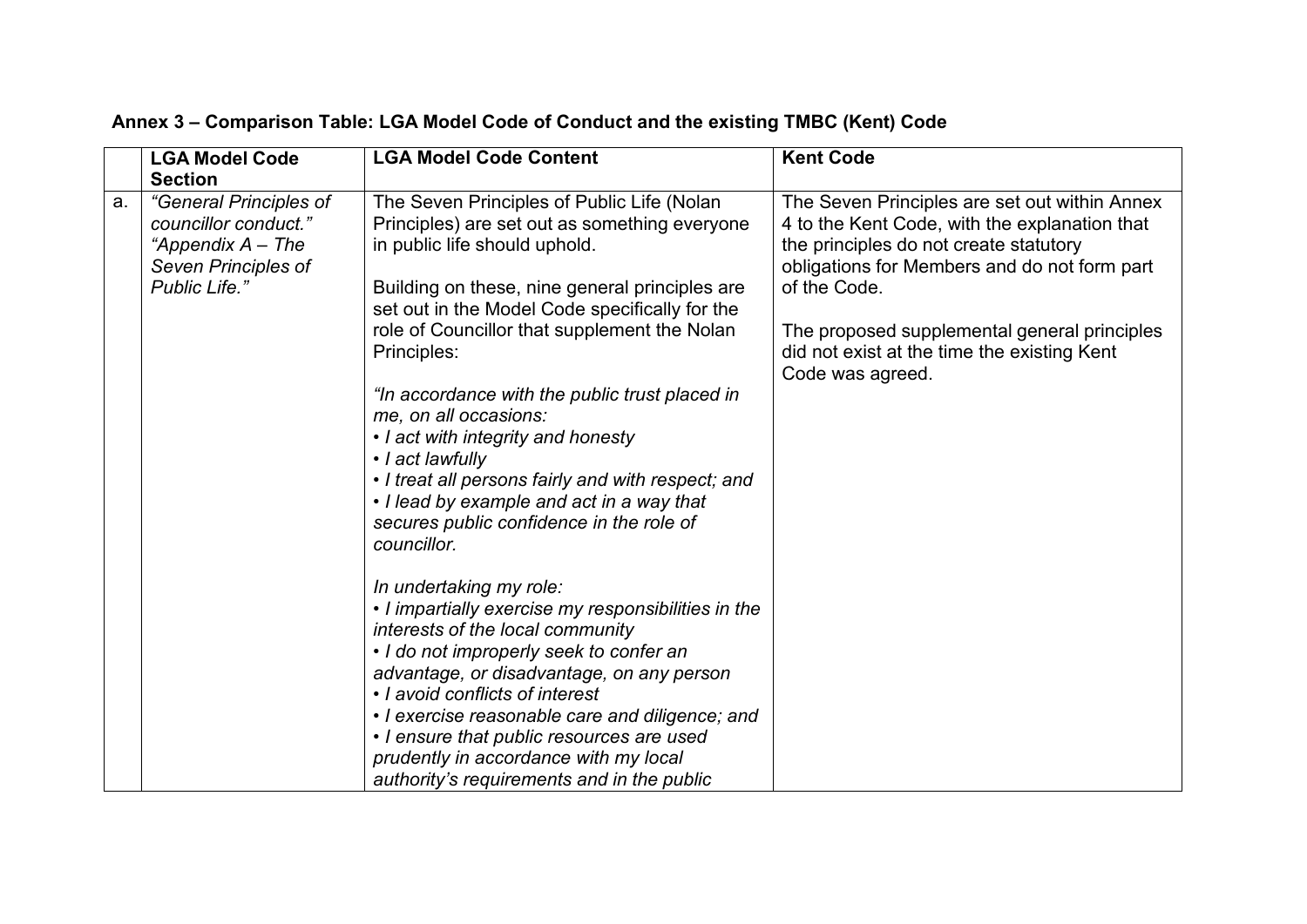|    |                                          | interest."                                                                                                                                                                                                                                                                                                                                                                                                                                                                                          |                                                                                                                                                                                                                                                                                                                                                     |
|----|------------------------------------------|-----------------------------------------------------------------------------------------------------------------------------------------------------------------------------------------------------------------------------------------------------------------------------------------------------------------------------------------------------------------------------------------------------------------------------------------------------------------------------------------------------|-----------------------------------------------------------------------------------------------------------------------------------------------------------------------------------------------------------------------------------------------------------------------------------------------------------------------------------------------------|
| b. | "Application of the Code<br>of Conduct." | The Model Code says:<br>"This Code of Conduct applies to you when you<br>are acting in your capacity as a councillor<br>which may include when:<br>you misuse your position as a councillor<br>your actions would give the impression<br>to a reasonable member of the public<br>with knowledge of all the facts that you<br>are acting as a councillor."                                                                                                                                           | The Kent Code adheres to the wording of the<br>Localism Act 2011 (section 2):<br>"You must comply with this Code whenever<br>you act in your official capacity as a Member or<br>Co-opted Member of the Authority."                                                                                                                                 |
| C. | "Application of the Code<br>of Conduct." | After the section above, the Model Code then<br>goes on to clarify that "the Code applies to all<br>forms of communication and interaction" and<br>sets out a long list, including social media.                                                                                                                                                                                                                                                                                                    | Section 2 (see above) is not expanded<br>upon.                                                                                                                                                                                                                                                                                                      |
| d. | "General Conduct. 1.<br>Respect."        | Respect is the first of ten codified parts of the<br>Model Code, with each suggested wording<br>followed by some notes of explanation. The<br>section on respect in the Model Code says:<br>"As a councillor:<br>1.1 I treat other councillors and members of the<br>public with respect.<br>1.2 I treat local authority employees,<br>employees and representatives of partner<br>organisations and those volunteering for the<br>local authority with respect and respect the role<br>they play." | There is no exact parallel to this Model Code<br>section in the Kent Code. It is partly covered<br>elsewhere in the Constitution. For example,<br>in the Protocol on Member-Officer relations,<br>para 2.1 provides that 'The relationship<br>between members and officers generally is<br>characterised by mutual trust, respect and<br>courtesy.' |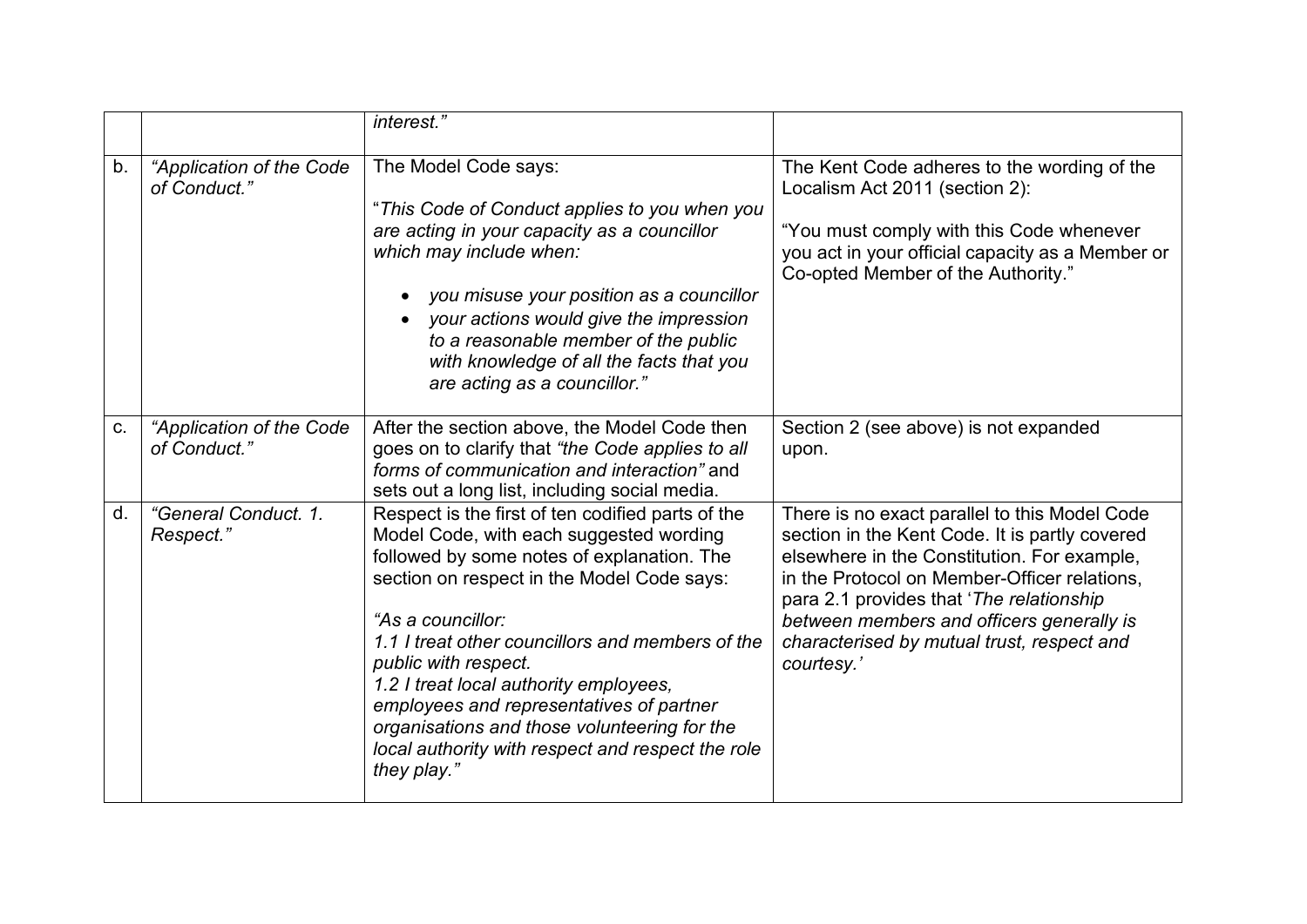| $e_{.}$     | "General Conduct. 1.<br>Respect."                                    | The explanatory notes in the Model Code<br>explain that Members also have the right to<br>expect respectful behaviour from the public and<br>can disengage from interactions where this is<br>the case, though this is not codified.                | Not featured in the Kent Code.                                                                                                                                                                                                                                                                                                                                                                                                                                                                                                                |
|-------------|----------------------------------------------------------------------|-----------------------------------------------------------------------------------------------------------------------------------------------------------------------------------------------------------------------------------------------------|-----------------------------------------------------------------------------------------------------------------------------------------------------------------------------------------------------------------------------------------------------------------------------------------------------------------------------------------------------------------------------------------------------------------------------------------------------------------------------------------------------------------------------------------------|
| $f_{\cdot}$ | "General Conduct 2.<br>Bullying, Harassment,<br>and Discrimination." | The suggested wording in the Model Code is<br>as follows:<br>"As a councillor:<br>2.1<br>I do not bully any person.<br>2.2<br>I do not harass any person.<br>2.3<br>I promote equalities and do not<br>discriminate unlawfully against any person." | The first part of this suggested wording on<br>bullying is included in the Kent Code (Section<br>3.2(a) - "You must not bully anyperson").<br>Harassment is not specifically mentioned, but<br>bullying would be interpreted broadly enough<br>in practice to include it given<br>the legal uses of the word 'harassment.'<br>The promotion of equalities section in the<br>Model Code does not have an exact parallel in<br>the Kent Code itself but para 3.4 of the Protocol<br>on Member-Officer relations addresses<br>equalities issues. |
| g.          | "General Conduct 2.<br>Bullying, Harassment,<br>and Discrimination." | The Model Code refers to ACAS for<br>definitions/examples. The explanatory text for<br>this section in the Model Code refers<br>specifically to the Protection from Harassment<br>Act 1997 and the Equality Act 2010.                               | Not featured in the Kent Code.                                                                                                                                                                                                                                                                                                                                                                                                                                                                                                                |
| h.          | "General Conduct 3.<br>Impartiality of officers of<br>the council."  | The suggested wording in the Model Code is<br>as follows:<br>"As a councillor:                                                                                                                                                                      | The Kent Code has similar wording at 21.51<br>$(c)$ :<br>"You must not do anything that                                                                                                                                                                                                                                                                                                                                                                                                                                                       |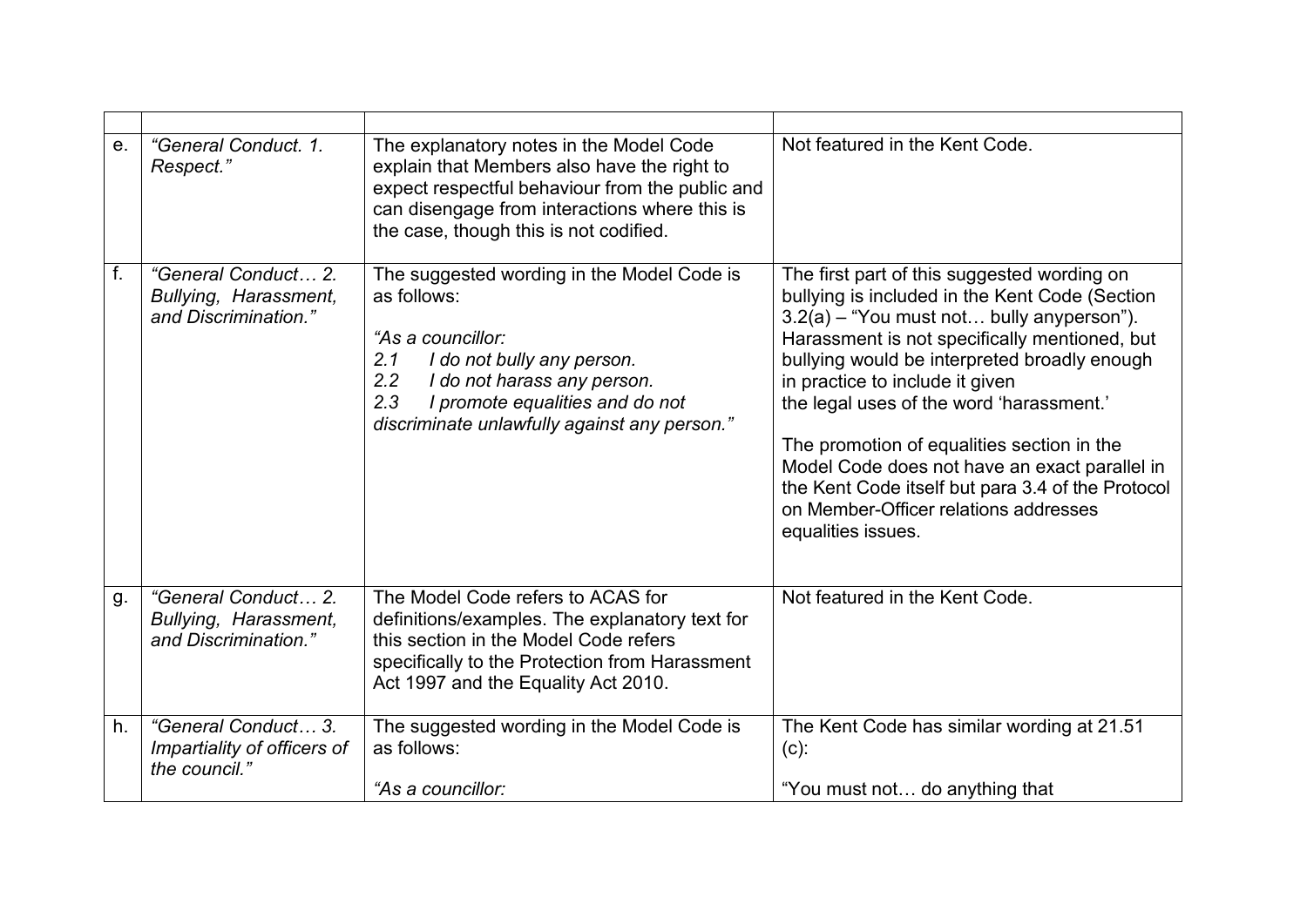|    |                                                                       | 3.1<br>I do not compromise, or attempt to<br>compromise, the impartiality of anyone who<br>works for, or on behalf of, the local authority."                                                                                                                                                                                                                                                                                                                                                                                                                                                                                                                                                                                                                                                                                                                                                                                                                                                                                                      | compromises, or is likely to compromise, the<br>impartiality or integrity of those who work for, or<br>on behalf of, the Authority."                                                                                                                                                                                                                                                                                                                                                                                                                                                                                                                                                                                                     |
|----|-----------------------------------------------------------------------|---------------------------------------------------------------------------------------------------------------------------------------------------------------------------------------------------------------------------------------------------------------------------------------------------------------------------------------------------------------------------------------------------------------------------------------------------------------------------------------------------------------------------------------------------------------------------------------------------------------------------------------------------------------------------------------------------------------------------------------------------------------------------------------------------------------------------------------------------------------------------------------------------------------------------------------------------------------------------------------------------------------------------------------------------|------------------------------------------------------------------------------------------------------------------------------------------------------------------------------------------------------------------------------------------------------------------------------------------------------------------------------------------------------------------------------------------------------------------------------------------------------------------------------------------------------------------------------------------------------------------------------------------------------------------------------------------------------------------------------------------------------------------------------------------|
| i. | "General Conduct 4.<br>Confidentiality and<br>Access to Information." | The suggested wording in the Model Code is<br>as follows:<br>"As a councillor:<br>4.1<br>I do not disclose information:<br>given to me in confidence by anyone<br>a.<br>acquired by me which I believe, or ought<br>b.<br>reasonably to be aware, is of a confidential<br>nature, unless<br>I have received the consent of a person<br>authorised to give it;<br>I am required by law to do so;<br>ii.<br>the disclosure is made to a third party<br>iii.<br>for the purpose of obtaining professional legal<br>advice provided that the third party agrees not<br>to disclose the information to any other person;<br>or<br>the disclosure is:<br>iv.<br>reasonable and in the public interest;<br>1.<br>and<br>2.<br>made in good faith and in compliance<br>with the reasonable requirements of the local<br>authority; and<br>3.<br>I have consulted the Monitoring Officer<br>prior to its release.<br>I do not improperly use knowledge<br>4.2<br>gained solely as a result of my role as a<br>councillor for the advancement of myself, my | The suggested wording in the Model Code<br>largely replicates that of the Kent Code (section<br>3.2(d)), with the following exceptions:<br>Where 4.1.b.i in the LGA Model Code<br>requires the consent of the person, the<br>Kent Code requires "the written<br>consent."<br>ii.<br>4.1.b.iv.3 of the Model Code requires<br>consultation with the Monitoring Officer<br>prior to the release of information. This<br>step is not in the Kent Code.<br>iii.<br>There is a general prohibition on a<br>Member using their position for personal<br>advantage in the Kent Code (Section<br>3.2) which covers what is written in 4.2<br>of the Model Code, but does not specify<br>using knowledge gained as a Member<br>for personal gain. |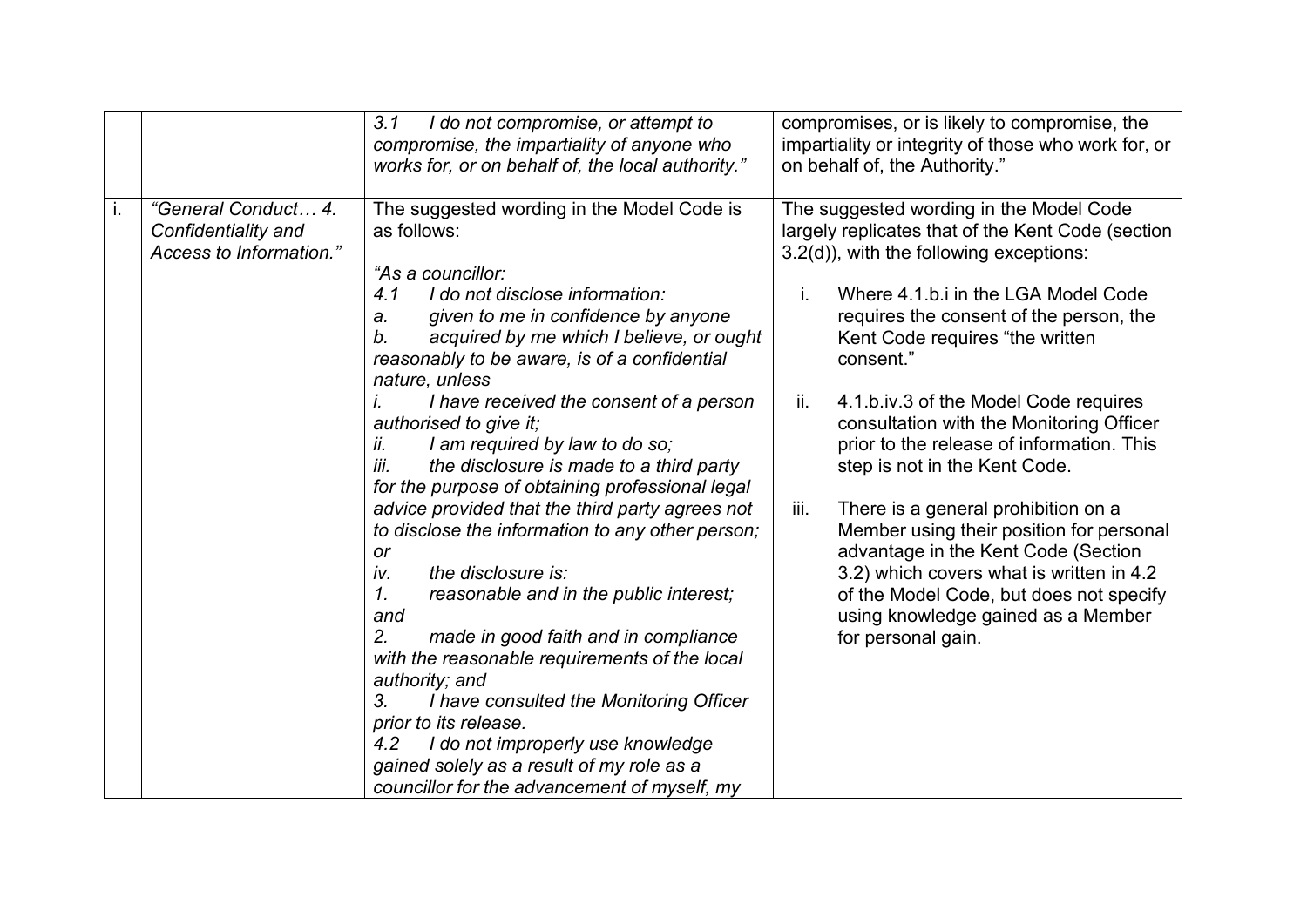|    |                                                                             | friends, my family members, my employer or<br>my business interests.<br>I do not prevent anyone from getting<br>4.3<br>information that they are entitled to by law."                                                                                                                                                                                                                                                                                        |                                                                                                                                                                                                                                                                                                 |
|----|-----------------------------------------------------------------------------|--------------------------------------------------------------------------------------------------------------------------------------------------------------------------------------------------------------------------------------------------------------------------------------------------------------------------------------------------------------------------------------------------------------------------------------------------------------|-------------------------------------------------------------------------------------------------------------------------------------------------------------------------------------------------------------------------------------------------------------------------------------------------|
| j. | "General Conduct 5.<br>Disrepute."                                          | The suggested wording in the Model Code is<br>as follows:<br>"As a councillor:<br>I do not bring my role or local authority<br>5.1<br>into disrepute."                                                                                                                                                                                                                                                                                                       | This is covered with an equivalent section in<br>the Kent Code, section 3.2(f):<br>"You must not conduct yourself in a manner<br>which could reasonably be regarded as<br>bringing your office or the Authority into<br>disrepute."                                                             |
| k. | "General Conduct 6.<br>Use of Position."                                    | The suggested wording in the Model Code is<br>as follows:<br>"As a councillor:<br>I do not use, or attempt to use, my<br>6.1<br>position improperly to the advantage or<br>disadvantage of myself or anyone else."                                                                                                                                                                                                                                           | This is covered with an equivalent section in<br>the Kent Code, section 3.2(g):<br>"You must not use or attempt to use your<br>position as a Member improperly to confer on<br>or secure for yourself or any other person, an<br>advantage or disadvantage."                                    |
| L. | "General Conduct 7.<br>Use of local authority<br>resources and facilities." | The suggested wording in the Model Code is<br>as follows:<br>"As a councillor:<br>I do not misuse council resources.<br>7.1<br>7.2<br>I will, when using the resources of the<br>local or authorising their use by others:<br>act in accordance with the local<br>a.<br>authority's requirements; and<br>ensure that such resources are not used<br>b.<br>for political purposes unless that use could<br>reasonably be regarded as likely to facilitate, or | The closest equivalent is section 3.1 of the<br>Kent Code which says:<br>"You must, when using or authorising the use<br>by others of the resources of the Authority:<br>ensure that such resources are not used<br>improperly for political purposes (including<br>party political purposes)." |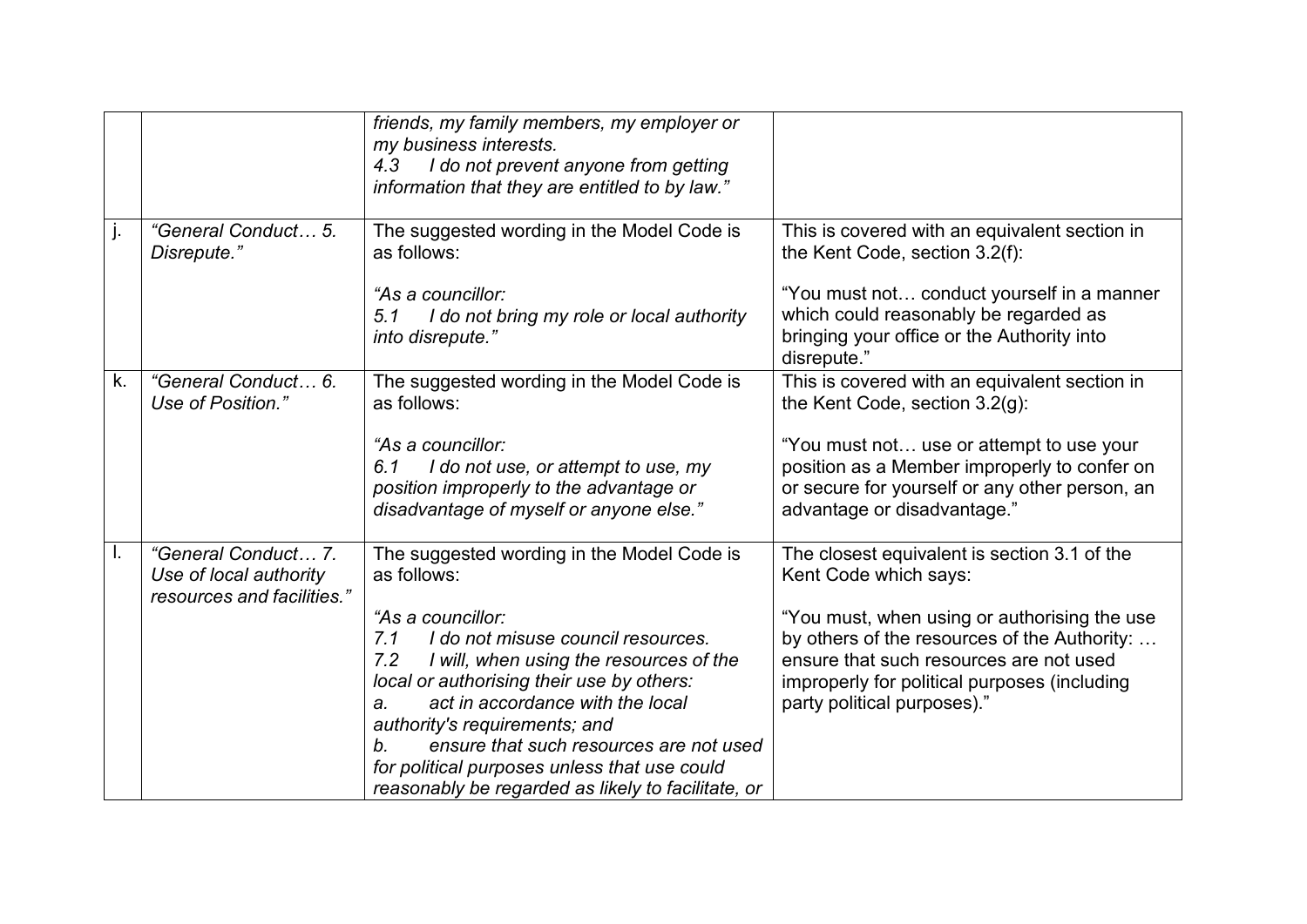|    |                                                                | be conducive to, the discharge of the functions<br>of the local authority or of the office to which I<br>have been elected or appointed."                                                                                                                                                                                                                                                                                                                                                                                                           |                                                                                                                                                                                                                                                                                                                                                                                                                                                                                                                                |
|----|----------------------------------------------------------------|-----------------------------------------------------------------------------------------------------------------------------------------------------------------------------------------------------------------------------------------------------------------------------------------------------------------------------------------------------------------------------------------------------------------------------------------------------------------------------------------------------------------------------------------------------|--------------------------------------------------------------------------------------------------------------------------------------------------------------------------------------------------------------------------------------------------------------------------------------------------------------------------------------------------------------------------------------------------------------------------------------------------------------------------------------------------------------------------------|
| m. | "General Conduct 8.<br>Complying with the<br>Code of Conduct." | The suggested wording in the Model Code is<br>as follows:<br>"As a councillor:<br>8.1<br>I undertake Code of Conduct training<br>provided by my local authority.<br>I cooperate with any Code of Conduct<br>8.2<br>investigation and/or determination.<br>I do not intimidate or attempt to<br>8.3<br>intimidate any person who is likely to be<br>involved with the administration of any<br>investigation or proceedings.<br>I comply with any sanction imposed on<br>8.4<br>me following a finding that I have breached the<br>Code of Conduct." | 8.3 of the suggested wording is mirrored at<br>Section 3.2(b) of the Kent Code:<br>"You must not: intimidate or attempt to<br>intimidate any person who is or is likely to be a<br>complainant, a witness, or involved in the<br>administration of any investigation or<br>proceedings, in relation to an allegation that a<br>Member (including yourself) has failed to<br>comply with this Code."<br>There is no equivalent of model code sections<br>8.1, 8.2, and 8.3.                                                     |
| n. | "General Conduct 9.<br>Interests."                             | The suggested wording in the Model Code is<br>as follows:<br>"As a councillor:<br>I register and declare my interests."<br>9.1<br>This is supported by Appendix B of the Model<br>Code that sets out the detailed provisions<br>around registering and declaring interests.                                                                                                                                                                                                                                                                         | This part of the Model Code and its Appendix B<br>is essentially replicated in the Kent Code<br>although written and set out differently<br>(sections $4 & 5$ ).<br>One difference is that in defining non-<br>registerable interests in Appendix B (p.12 of<br>the Model Code), the Model Code refers to it<br>applying to matters which affects the "financial<br>interest or well-being" of the Member or close<br>associate "to a greater extent than it affects the<br>financial interests of the majority of inhabitants |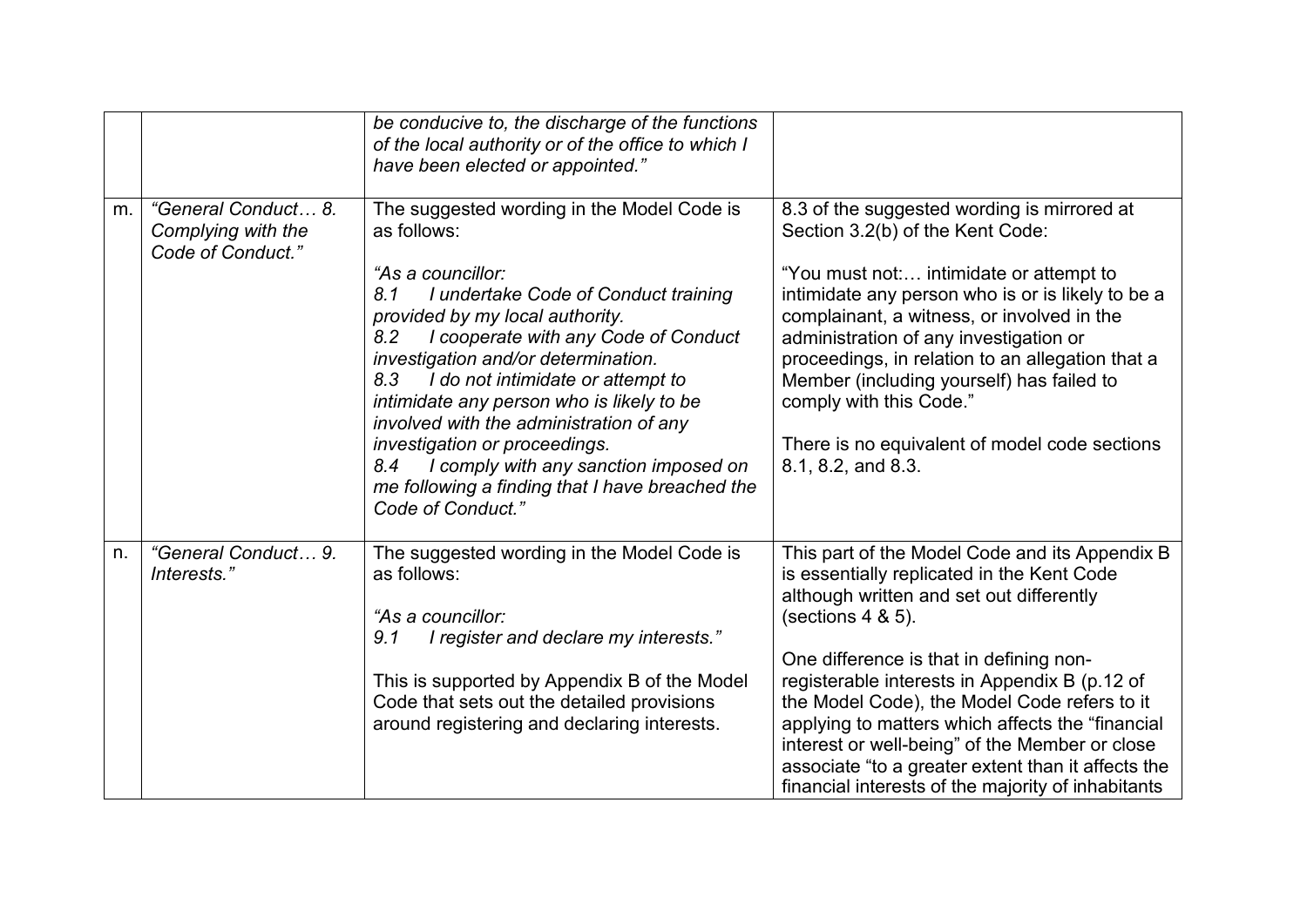|   |                                                 |                                                                                                                                                                                                                                                                                                                                                                                                                                                                                                                                                                                                                                                                                                                                                                                                                        | of the ward affected by the decision." The Kent<br>Code only refers to matters affecting the<br>"financial position" in the definition of 'Other<br>Significant Interest' (section 1.20)                                                                                                                                                                                                                                                                                                                                                                                                                                                                                                                                                                                                                                                                                                                         |
|---|-------------------------------------------------|------------------------------------------------------------------------------------------------------------------------------------------------------------------------------------------------------------------------------------------------------------------------------------------------------------------------------------------------------------------------------------------------------------------------------------------------------------------------------------------------------------------------------------------------------------------------------------------------------------------------------------------------------------------------------------------------------------------------------------------------------------------------------------------------------------------------|------------------------------------------------------------------------------------------------------------------------------------------------------------------------------------------------------------------------------------------------------------------------------------------------------------------------------------------------------------------------------------------------------------------------------------------------------------------------------------------------------------------------------------------------------------------------------------------------------------------------------------------------------------------------------------------------------------------------------------------------------------------------------------------------------------------------------------------------------------------------------------------------------------------|
| o | "General Conduct 10.<br>Gifts and hospitality." | The suggested wording in the Model Code is<br>as follows:<br>"As a councillor:<br>10.1 I do not accept gifts or hospitality,<br>irrespective of estimated value, which could<br>give rise to real or substantive personal gain or<br>a reasonable suspicion of influence on my part<br>to show favour from persons seeking to<br>acquire, develop or do business with the local<br>authority or from persons who may apply to the<br>local authority for any permission, licence or<br>other significant advantage.<br>10.2 I register with the Monitoring Officer any<br>gift or hospitality with an estimated value of at<br>least £50 within 28 days of its receipt.<br>10.3 I register with the Monitoring Officer any<br>significant gift or hospitality that I have been<br>offered but have refused to accept." | Gifts and hospitality are covered in the Kent<br>Code (section 7), and in Protocol B to the<br>Code. The differences with the Model Code<br>are:<br>j.<br>The financial threshold for registering a<br>gift/hospitality is £100 in the Kent Code,<br>whereas the Model Code sets it at £50.<br>On the other hand, the Kent Code sets<br>this figure as a cumulative one, so that 5<br>gifts of £20 value would need to be<br>declared as the total value is £100.<br>Under the Model Code, none would<br>need to be declared.<br>There is no requirement in the Kent<br>ii.<br>Code to refuse gifts/hospitality under the<br>circumstances set out in 10.1 of the<br>Model Code or declare these and other<br>significant offers as under 10.3.<br>However, Protocol B to the existing<br>Code ('Gifts, Benefits and Hospitality)<br>sets out detailed rules for considering/<br>refusing/accepting any gifts or |
|   |                                                 |                                                                                                                                                                                                                                                                                                                                                                                                                                                                                                                                                                                                                                                                                                                                                                                                                        | hospitality.                                                                                                                                                                                                                                                                                                                                                                                                                                                                                                                                                                                                                                                                                                                                                                                                                                                                                                     |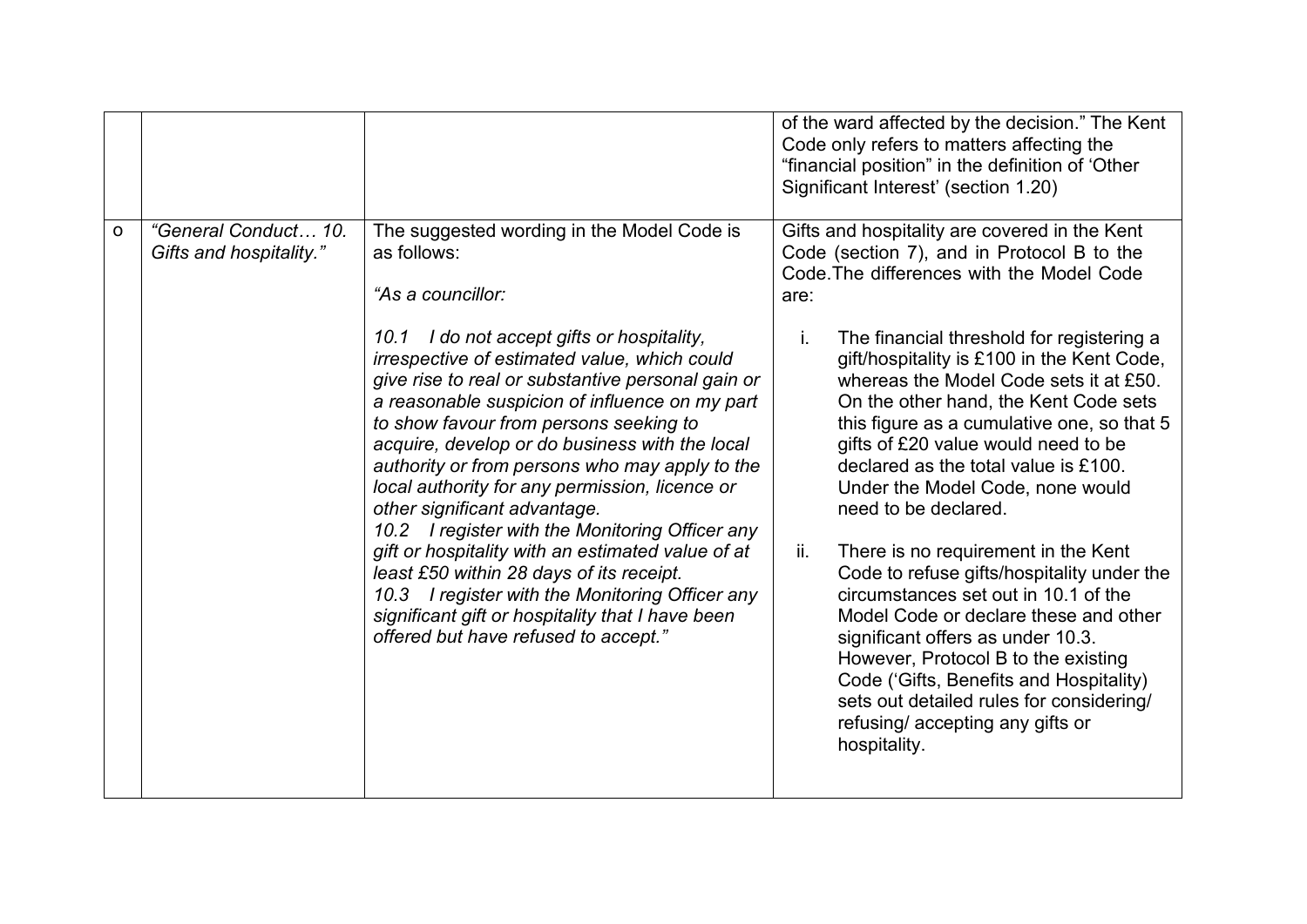| "Appendix $C$ – the        | The Committee on Standards in Public Life    | The Joint Standards Committee has considered   |
|----------------------------|----------------------------------------------|------------------------------------------------|
| Committee on               | report on Local Government Ethical Standards | the CSPL Best Practice recommendations. The    |
| <b>Standards in Public</b> | contained a set of recommendations about     | Kent Code was written before the production of |
| Life."                     | actions it believed needed to be taken,      | these recommendations.                         |
|                            | primarily by central government. The report  |                                                |
|                            | also contained a set of Best Practice        |                                                |
|                            | recommendations for local authorities, and   |                                                |